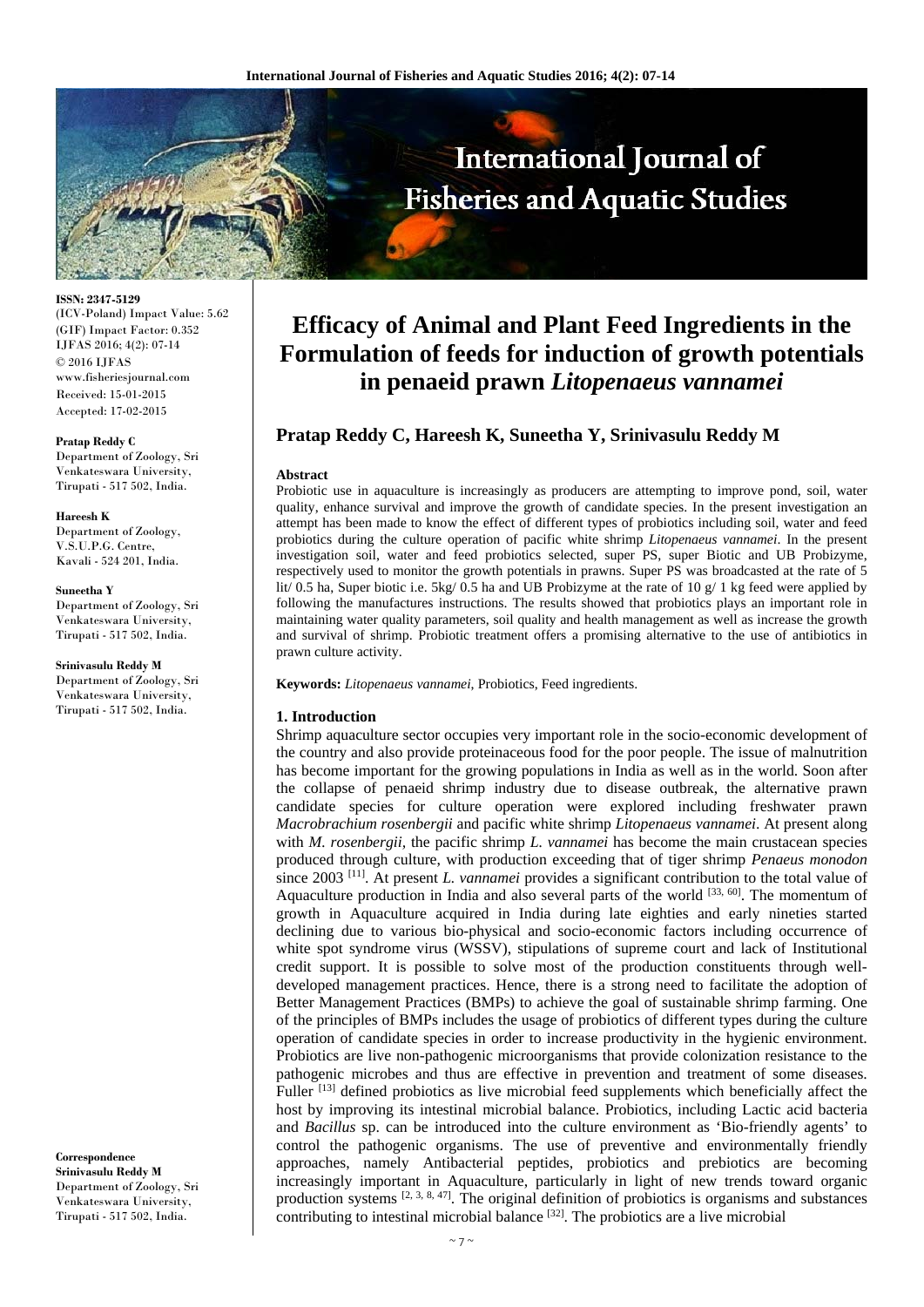feed supplement, which beneficially affects the host by improving its intestinal balance. Moriarty et al. <sup>[29]</sup> proposed the definition of probiotics in Aquaculture to microbial "Water additives". Probiotics can also be defined as microbial cells administered through the gastrointestinal tract with the aim of improving health of the hosts [15]. The present investigation is aimed to study the impact of different types of probiotics in combination i.e. Soil Probiotics, Water Probiotics and Feed Probiotics on the growth patterns of pacific white shrimp *Litopenaeus vannamei.*

#### **2. Materials and Methods**

The present study was carried out in commercial shrimp ponds located near Ramayapatnam (Latitude 150 021 5511 N, Longitude 800 021 5011 E), Prakasam Dist., Andhra Pradesh, South India. Buckingham canal is passing near the ponds providing continuous water supply throughout the year. Ponds of Average size of 05-06 ha and rectangular in shape with clay loamy soil suitable for semi intensive type of culture was selected for present investigation. The entire farm has a covered area of 12 ha and six ponds were selected for this operation. The culture is semi intensive type with stocking densities of 20 PLs/m2. The pond water depth was maintained at 1.5 mts regularly. Initially all the selected ponds were allowed to dry and splinter to increase the capacity of oxidation of Hydrogen sulphide and to eliminate the fish eggs, crab larvae and other unwanted predators. The pond bottom was scrapped 3 to 5 cm by using a tractor blade to avoid top soil. Then the pond bottom was ploughed horizontally and vertically a depth of 30 cm to remove the obnoxious gases, oxygenate the bottom soil and remove the H2S odour and to increase fertility. The soil pH was recorded in the ponds with the help of cone type pH meter. For increasing the availability of nutrients, required amount of lime was applied to neutralize the acid soil, condition of the soil based on the average pH level of the pond. During the course of Experimentation, the pond water Physico-chemical parameters were maintained at Temperature (26-30 °C), Salinity (12-24 ppt), pH (7.6-8.2), Dissolved oxygen (3.6-6.5 ppm), Transparency (35-55 cm) and Ammonia (0.1-0.3 ppm).

#### **2.1. Feeding trails**

*Litopenaeus vannamei* of 0.65±0.05 g were selected for present investigation and were stocked at the rate of 20 pcs/m2 in the culture ponds. In the present investigation three experimental feeds were selected/formulated i.e. one commercial feed (CP Brand feed), one experimental feed formulated with Animal ingredient source (EF-A) and one experimental feed formulated with plant ingredients source (EF-P) and the composition of formulations were presented in Tables. 1 & 2. The ponds of almost equal size were selected in the farm for broadcasting of selected experimental feeds during culture operation. Similarly another set of three equal sized ponds were also selected for usage of probiotics along with the above mentioned experimental feeds. In the present investigation soil, water and feed probiotics selected, Super PS, Super Biotic and UB Probiozyme, respectively. Super PS was broadcasted at the rate of 5 lit/ 0.5 ha, Super biotic 5 kg/ 0.5 ha and UB Probizyme at the rate of 10 g/ 0.5 ha feed were applied by following the manufacturer's instructions. Out of 6 ponds i.e. three ponds cultured without probiotics and the other were cultured with probiotics. The culture operation was continued for a period of 120 days.

with every 15 days break and observations were recorded. Growth parameters including Average weights, Average daily growth rates (ADG), Specific growth rates (SGR), Feed conversion ratio (FCR), Percent survival were monitored and tabulated.

| Total number of live animals                                                                                           |  |  |  |  |
|------------------------------------------------------------------------------------------------------------------------|--|--|--|--|
| Total number of Animals Stocked                                                                                        |  |  |  |  |
| Weight gain = Weight of the Animal (G) Weight of the animal (G) at the end of culture period – at the time of stocking |  |  |  |  |
| Total amount of feed broadcasted (kgs)                                                                                 |  |  |  |  |
| Total Biomass (weight) of prawns (kgs)                                                                                 |  |  |  |  |
| Log weight of the Animal Log weight at<br>at the end of the Experiment – the stocking point of Experiment              |  |  |  |  |
| Total days of culture period of operation                                                                              |  |  |  |  |
| $($ Log W2 – Log W1)                                                                                                   |  |  |  |  |

: – Log w 1)<br>---------------- × 100  $SGR = \frac{(Log N)}{2}$ T Where

Where

W1= Weight of the Animal at the starting of the culture period W<sub>2</sub> Weight of the Animal at the end of the culture period T= Total number of culture period

## **2.2. Analysis of Gut Micro flora**

The Bacteriological analysis of the gut flora of the prawn was carried out after the completion of the experiment. The wet weight of each prawn was determined before the dissection. The prawns were dissected to remove the gut, after washing dorsal surface area of prawn with sterile distilled water. The entire gut was homogenised in 9 ml of diluents (Phosphate Buffer 0.01 M) and mixed with a vortex mixture and used as 10-1 dilution. Each sample was serially diluted, using pour plate method, poured in to four different media. The Total Plate count was determined using Tryptone Soya Agar (TSA) media. The *Lactobacilli* count was determined using MRS Agar media. The inoculated plates were incubated at 35±20 C for 3 days. The Anaerobic count was determined using Anaerobic Agar media. The inoculated plates were incubated at 35±20 C for 3 days in anaerobic condition. The total coliform count was determined using the most probable number method (MPN). Bacterial cultures were isolated and identified through standard methods <sup>[18]</sup>. The entire procedure adopted for gut Micro flora analysis was described by Bhavani [5] and Bhavani *et al.* [6].

Moisture content was determined by oven-drying at 105 °C for 24 h. Crude protein content was analysed by Kjeldahl method after acid digestion. Crude lipid content was analysed by the Ether extraction method by Soxhlet system.

## **2.3. Analysis of Profiles of Amino acids**

The individual amino acids were determined in Muscle tissue using LKB Automatic Amino acid analyser. Amino acids were extracted into Ethanol medium and were subsequently discovered in Citrate buffer (0.1 M) and 0.5 ml was loaded for quantification suitable standards also run simultaneously. All the conditions pertaining to the quantification were standardized.

### **2.4. Biochemical parameters**

Biochemical parameters including assaying of Catalase and Peroxidase activity <sup>[31]</sup>, Super oxide dismutase (SOD) <sup>[27]</sup> and protein content [21] using Bovine serum albumin as standard. The data obtained in the present investigation was subjected to Statistical Analysis by using SPSS 14version.

Growth performance studies were conducted continuously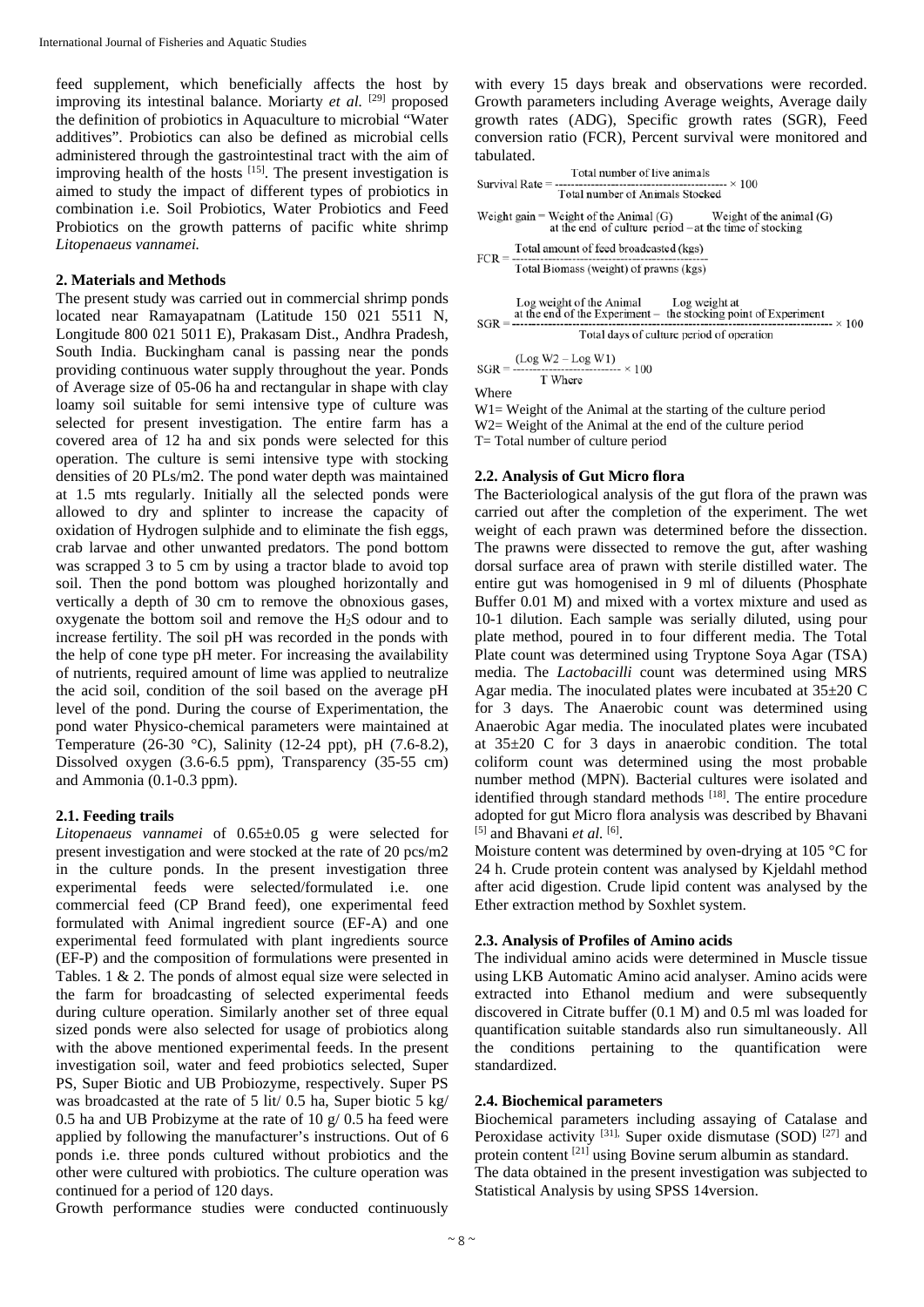## **3. Results and Discussion**

In the present investigation, Three experimental feeds were selected, i.e. one CP Brand experimental feed, the other two experimental feeds were formulated, one with Animal based ingredients (EF-A) and the other with Plant based ingredients (EF-P). The composition of the experimental feeds formulated was presented in Tables. 1 & 2. The proximate composition of experimental feeds was analysed and parameters like crude protein, total lipid, fibre content, and moisture and ash contents were determined and presented in Table. 3. The growth rates of pacific white shrimp *L. vannamei* was monitored after a culture period of 120 days. In the present investigation six ponds were stocked with PLs of *L. vannamei*  and were fed with one commercial feed (CP Brand) and two formulated feeds i.e. one feed formulated with animal based ingredients. The other three ponds were broadcasted with above mentioned feeds along with probiotic treatments. The probiotics selected in the present investigation i.e super PS, super Biotic and UB probiozyme represents, Soil, Water and Feed probiotics, respectively. Shrimp were harvested after completion of 120 days of culture operation. One third of water from each pond was drained through outlet just before catching. While two third of water let out, the prawns were collected and handpicked. Shrimps were immediately transferred to changing tubes provided near the pond. They were rinsed and chilled before packing. Random samples were collected during the weighing process for determination of individual weight. After quantifying the biomass, mean final yield, feed conversion ratio, and survival were calculated.

Specific growth rates, average daily growth and final weight % were determined by using the standard formulae.

| <b>Table 1:</b> Composition of Experimental feed formulated with Animal |  |
|-------------------------------------------------------------------------|--|
| based Ingredients (EF-A)                                                |  |

| <b>Ingredients</b>          | <b>Percent inclusion</b> |
|-----------------------------|--------------------------|
| Prawn meal                  | 26                       |
| Squilla meal                | 25                       |
| Chicken liver               | 20                       |
| Snail meal                  | 12                       |
| Fish meal                   | 12                       |
| Cholesterol                 | 2.4                      |
| Vitamin and Mineral mixture |                          |
| Choline chloride            | 0.5                      |
| Ascorbic Acid               |                          |

**Table 2:** Composition of Experimental feed formulated with Plant based ingredients (EF-P)

| <b>Ingredients</b> | <b>Percent inclusion</b> |
|--------------------|--------------------------|
| Soybean meal       | 25                       |
| Ground nut cake    | 25                       |
| Corn gluten        | 15                       |
| Rice bran          | 10                       |
| Pea meal           | 10                       |
| <b>Wheat Flour</b> | 5                        |
| Corn starch        | $\overline{c}$           |
| Cholesterol        | 2.4                      |
| Soy oil            | 3                        |
| Choline chloride   | 0.5                      |
| Ascorbic Acid      | 0.1                      |

**Table 3:** Proximate composition of Experimental Feeds (on Percent basis).

| <b>Parameter</b> | CF             | EP-A           | EP-P           |
|------------------|----------------|----------------|----------------|
| Crude protein    | $38.12 + 1.79$ | $36.35 + 1.24$ | $36.42 + 1.28$ |
| Total lipid      | $5.18 + 0.23$  | $6.59 + 0.28$  | $6.41 + 0.29$  |
| Fibre            | $4.13 + 0.18$  | $4.24 + 0.17$  | $4.22+0.19$    |
| Moisture         | $11.15 + 0.63$ | $16.18 + 0.63$ | $17.14 + 0.72$ |
| Ash              | $15.62 + 0.73$ | $17.71 + 0.79$ | $16.89 + 0.82$ |

All values are Mean  $\pm$  SD of six individual observations.

**Table 4:** Average values of weighs of prawns recorded at different periods of culture operation with and without Probiotic treatments.

|            | <b>Commercial feed</b> |                            | EF-A          |                       |               | EF-P                |
|------------|------------------------|----------------------------|---------------|-----------------------|---------------|---------------------|
| <b>DOC</b> | Control (g)            | <b>With Probiotics (g)</b> | Control $(g)$ | With Probiotics $(g)$ | Control $(g)$ | With Probiotics (g) |
| $\theta$   | 0.65                   | 0.65                       | 0.65          | 0.65                  | 0.65          | 0.65                |
| 15         | 2.02                   | 2.16                       | 2.17          | 2.89                  | 1.98          | 2.18                |
| 30         | 4.15                   | 4.74                       | 4.76          | 5.46                  | 3.96          | 4.19                |
| 45         | 7.11                   | 8.38                       | 7.88          | 8.96                  | 6.98          | 7.38                |
| 60         | 12.19                  | 13.94                      | 13.04         | 15.12                 | 11.75         | 13.42               |
| 75         | 17.25                  | 19.85                      | 18.19         | 20.46                 | 16.49         | 17.85               |
| 90         | 21.19                  | 23.49                      | 24.13         | 26.45                 | 19.76         | 21.62               |
| 105        | 24.88                  | 26.92                      | 26.76         | 28.18                 | 22.12         | 24.13               |
| 120        | 26.15                  | 29.04                      | 28.03         | 30.39                 | 24.19         | 26.46               |

Commercial feed: CP Aqua Feed, EF-A: Experimental Feed formulated with Animal based ingredients,

EF-P: Experimental Feed formulated with Plant based ingredients.

**Table 5:** Growth Parameters of Prawns recorded after fed with three experimental feeds with and without Probiotic treatments.

| <b>Parameter</b>            | <b>Commercial feed</b> |       | EF-A  |       | EF-P  |       |
|-----------------------------|------------------------|-------|-------|-------|-------|-------|
|                             | C                      | WP    | CWP   |       | CWP   |       |
| Initial weight $(g)$        | 0.65                   | 0.65  | 0.65  | 0.65  | 0.65  | 0.65  |
| Final weight $(g)$          | 26.15                  | 29.04 | 28.03 | 30.39 | 24.19 | 26.46 |
| Weight $(g)$                | 25.50                  | 28.39 | 27.38 | 29.74 | 23.54 | 25.81 |
| % weight gain               | 3923                   | 4368  | 4212  | 4575  | 36.21 | 3971  |
| Average daily growth (ADG)  | 0.2181                 | 0.242 | 0.234 | 0.253 | 0.202 | 0.221 |
| Specific growth rate (SGR)  | 1.33                   | 1.38  | 1.36  | 1.39  | 1.31  | 1.34  |
| Feed conversion ratio (FCR) | 2.13                   | 1.82  | 2.34  | 2.02  | 2.49  | 2.16  |
| % Survival                  | 83                     | 86    | 85    | 87    | 80    | 83    |
| Total feed consumed (Kgs)   | 13302                  | 12545 | 12760 | 11801 | 12992 | 11649 |
| Total Production(Kgs)       | 6245                   | 6893  | 5453  | 5842  | 5218  | 5393  |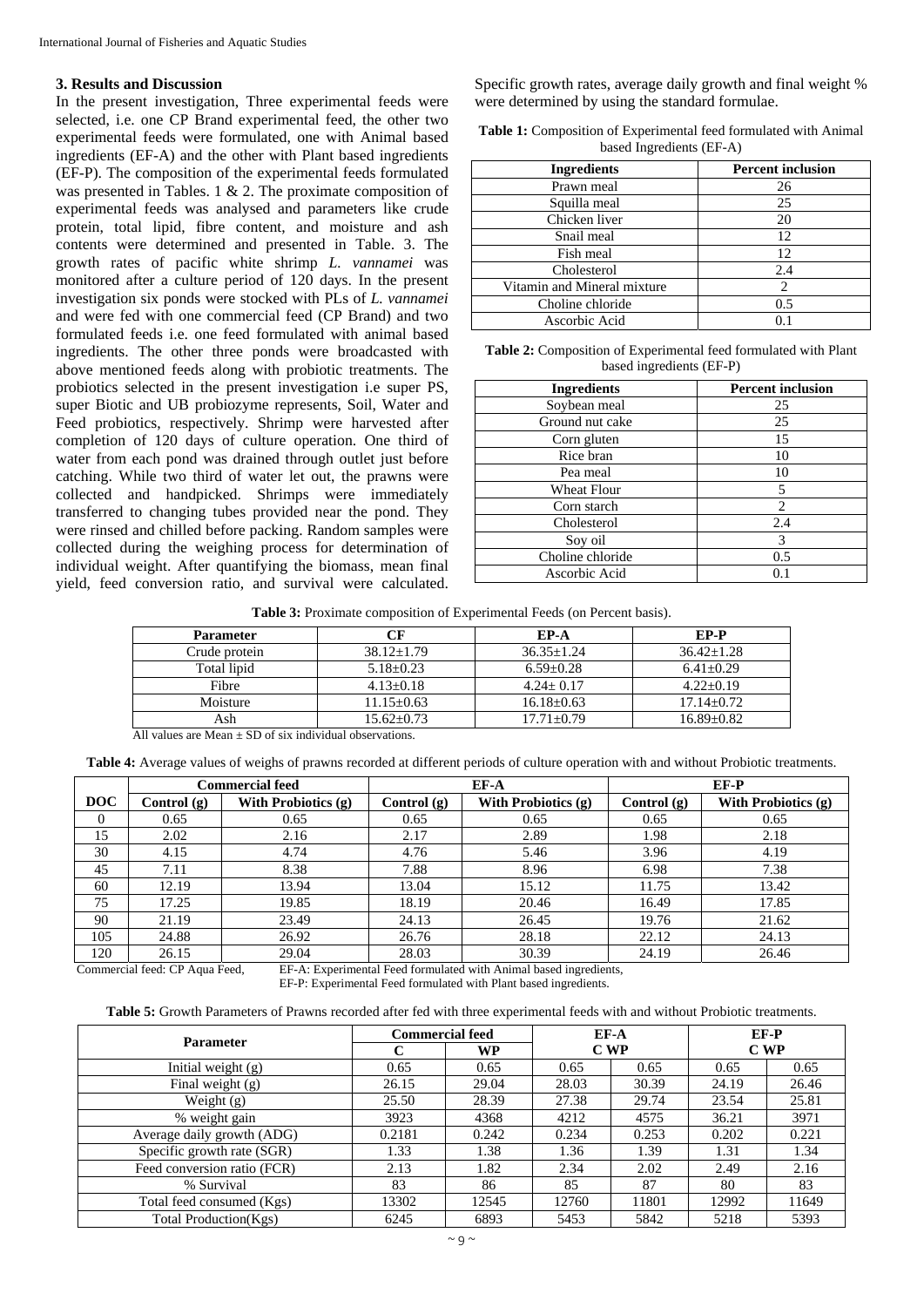Growth rates of *L. vannamei* fed with three experimental feeds with and without probiotics during 120 day culture operation were monitored and presented in Tables 4 & 5. Among the three experimental feeds selected in the present study, maximum growth rates were recorded with prawns fed with EF-A i.e. experimental feed formulated with animal based ingredients as 28.03 g after 120 day culture operation, whereas 26.15 g for prawns fed with commercial feed CP brand and least of 24.19 g for prawns fed with EF-P i.e. experimental feed formulated with plant based ingredients. Similarly when the probiotic treatment were adopted during culture operation along with the broadcasting of the above mentioned three feeds, maximum growth rates observed with EF-A (30.39 g) followed by commercial brand of feed (29.04 g) and finally EF-P (26.46 g). The results obtained for growth parameters including average daily growth rate (ADG), specific growth

rate (SGR), feed conversion ratio (FCR), production yields and total feed consumed in the present investigation clearly demonstrate that, the three experimental feeds selected are fairing relatively better. The FCR values obtained are in and around 2, therefore the three feeds selected in the present investigation are considered to be of superior quality feeds. Several authors demonstrated that, the inclusion of both plant and animal based ingredients in the formulation of feeds for penaeid shrimps and freshwater prawns induced the best and highest growth potentials during culture operation. [4, 7, 22, 28, 37, 40, 54 ].

Proximate composition of feed ingredients of animal and plant origin selected was estimated and presented in Table. 6. Amino acid composition of feed ingredients of animal and plant origin selected were analysed and presented in Tables. 7 & 8.

**Table 6:** Proximate Composition of feed ingredients selected in the present investigation.

| <b>Ingredients</b> | <b>Moisture</b><br>$(\%)$ | Protein<br>(% of dry matter) | <b>Crude fat</b><br>(% of dry matter) | Ash<br>$(\%$ of dry matter) |
|--------------------|---------------------------|------------------------------|---------------------------------------|-----------------------------|
| Prawn meal         | 7.8                       | 75.2                         | 8.2                                   | 8.3                         |
| Squilla meal       | 7.9                       | 71.3                         | 7.7                                   | 7.4                         |
| Chicken liver meal | 7.5                       | 65.3                         | 7.9                                   | 7.5                         |
| Snail meal         | 7.7                       | 68.4                         | 8.1                                   | 7.6                         |
| Fish meal          | 8.1                       | 70.3                         | 7.8                                   | 8.1                         |
| Soy bean meal      | 8.3                       | 54.2                         | 2.3                                   | 10.3                        |
| Ground nut cake    | 8.2                       | 18.4                         | 7.2                                   | 8.5                         |
| Corn gluten        | 7.4                       | 16.5                         | 0.9                                   | 8.2                         |
| Rice bran          | 10.4                      | 13.4                         | 1.2                                   | 6.5                         |
| Pea meal           | 9.3                       | 18.2                         | 1.3                                   | 6.8                         |
| Wheat flour        | 8.1                       | 10.4                         | 1.2                                   | 7.2                         |
| Corn Starch        | 7.3                       | 13.2                         | 1.1                                   | 7.1                         |

**Table 7:** Amino acid composition of the ingredients of selected in the present investigation of Animal Origin

|                | <b>Ingredients of Animal origin</b> |                  |                      |                   |                  |  |  |
|----------------|-------------------------------------|------------------|----------------------|-------------------|------------------|--|--|
| Amino acid     | <b>Prawn meal</b>                   | Squilla meal     | <b>Chicken liver</b> | <b>Snail meal</b> | <b>Fish meal</b> |  |  |
| Aspartic acid  | $80.95 \pm 3.28$                    | $83.45 \pm 3.76$ | $82.34 \pm 3.75$     | $85.49 \pm 3.85$  | $79.38 \pm 3.72$ |  |  |
| Glutamate      | $12.84 \pm 0.25$                    | $19.42 \pm 0.28$ | $13.25 \pm 0.34$     | $12.14 \pm 0.54$  | $15.16 \pm 0.65$ |  |  |
| Lysine         | $13.5 \pm 0.74$                     | $14.17 \pm 0.82$ | $15.18 \pm 0.72$     | $14.95 \pm 0.68$  | $17.43 \pm 0.79$ |  |  |
| Arginine       | $18.73 \pm 0.65$                    | $22.14 \pm 0.72$ | $26.15 \pm 0.76$     | $22.49 \pm 0.78$  | $23.45 \pm 0.72$ |  |  |
| Histidine      | $8.43 \pm 0.24$                     | $10.24 \pm 0.22$ | $9.34 \pm 0.21$      | $10.05 \pm 0.24$  | $12.42 \pm 0.23$ |  |  |
| Glycine        | $28.22 \pm 0.79$                    | $29.32 \pm 0.84$ | $31.44 \pm 0.83$     | $30.24 \pm 0.82$  | $28.24 \pm 0.85$ |  |  |
| Alanine        | $12.33 \pm 0.25$                    | $12.49 \pm 0.29$ | $13.85 \pm 0.34$     | $14.84 \pm 0.38$  | $20.33 \pm 0.39$ |  |  |
| Valine         | $16.34 \pm 0.24$                    | $18.22 \pm 0.25$ | $21.31 \pm 0.26$     | $14.14 \pm 0.28$  | $22.45 \pm 0.28$ |  |  |
| Leucine        | $26.74 \pm 0.75$                    | $28.24 \pm 0.74$ | $30.13 \pm 0.68$     | $32.13 \pm 0.65$  | $29.42 \pm 0.62$ |  |  |
| Isoleucine     | $13.46 \pm 0.26$                    | $13.76 \pm 0.28$ | $18.72 \pm 0.34$     | $22.42 \pm 0.35$  | $18.44 \pm 0.36$ |  |  |
| Cysteine       | $13.36 \pm 0.29$                    | $16.72 \pm 0.34$ | $13.42 \pm 0.32$     | $18.45 \pm 0.46$  | $16.43 \pm 0.29$ |  |  |
| Methionine     | $6.74 \pm 0.13$                     | $8.12 \pm 0.22$  | $6.76 \pm 0.21$      | $10.24 \pm 0.25$  | $11.45 \pm 0.27$ |  |  |
| Phenyl alanine | $12.43 \pm 0.23$                    | $14.74 \pm 0.25$ | $18.22 \pm 0.28$     | $20.14 \pm 0.29$  | $23.24 \pm 0.34$ |  |  |
| Tyrosine       | $45.46 \pm 2.79$                    | $65.34 \pm 2.72$ | $54.49 \pm 2.05$     | $52.46 \pm 2.14$  | $62.73 \pm 2.42$ |  |  |
| Proline        | $16.74 \pm 0.85$                    | $18.35 \pm 1.05$ | $22.45 \pm 1.12$     | $21.42 \pm 1.10$  | $29.44 \pm 1.15$ |  |  |
| Serine         | $64.75 \pm 3.14$                    | $82.18 \pm 3.15$ | $70.15 \pm 3.46$     | $69.74 \pm 3.42$  | $88.13 \pm 3.15$ |  |  |
| Threonine      | $17.39 \pm 1.08$                    | $22.18 \pm 1.16$ | $24.19 \pm 1.15$     | $25.12 \pm 1.22$  | $20.15 \pm 1.24$ |  |  |
| Tryptophan     | $12.45 \pm 0.18$                    | $16.46 \pm 0.25$ | $19.74 \pm 0.29$     | $25.42 \pm 0.31$  | $26.15 \pm 0.28$ |  |  |

The values are Mean  $\pm$  SD of three individual observations.

The values are expressed as umoles of Tyrosine equivalents/ gram weight

As India is mainly agro based country, a large variety of agricultural crops wastages, and by products are being used as aquaculture feeds including fish and prawn. Although most are available throughout the year and all over the country, some are much localized. In the present study both locally available feed ingredients of animal and plant origin were selected for feed formulation studies for *L. vannamei.* As far as prawn culture is concerned there are many factors relates the growth and feeding activity <sup>[30]</sup>, which include a functional digestive system to efficiently utilize the nutrients present in the food offered [1] and the physiological conditions, and the rearing environment <sup>[19]</sup>. Growth of prawn is normally very fast during the early life and shows down during adult; the survival rates also very high during the early life and fell subsequently  $[26]$ . In the present investigation the feed ingredients of animal and plant origin selected for feed formulation are having relatively very good amounts of nutritional requirements in terms of protein, carbohydrate, lipid and amino acid contents. The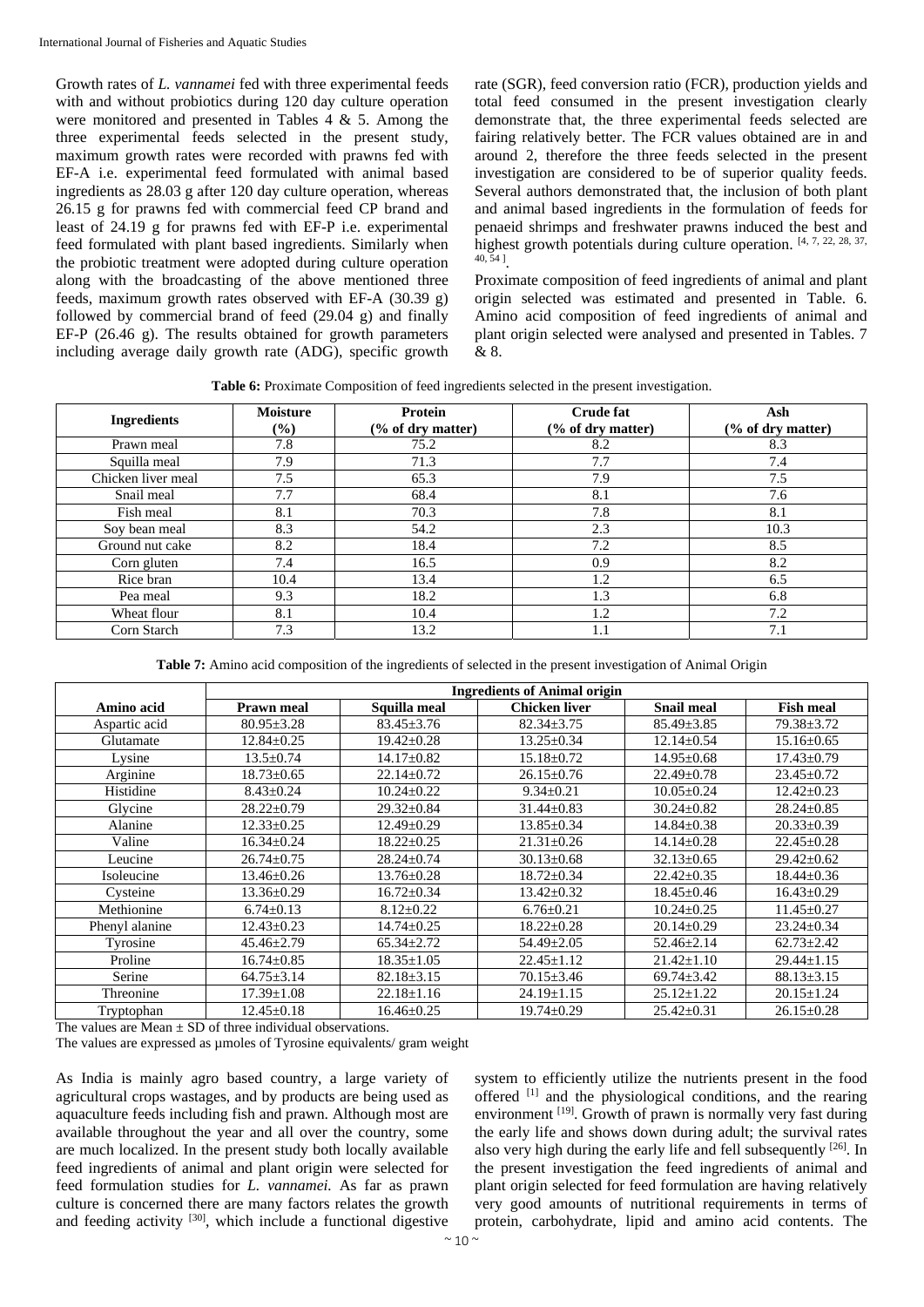content of protein, carbohydrate, lipid are expression of an animal's adaptive characteristics. Many biotic factors including maturation, reproduction, food availability and food quality, and abiotic factors including photoperiod, temperature, pH and oxygen, are known to influence the physiology and biochemistry of crustaceans  $[23, 41, 55]$ . Protein is essential for growth and development. It is essential to provide the body with energy and is needed for the production of hormones, antibodies, enzymes etc.  $[16]$ . The protein requirement is dependent on many nutritional factors, such as lipid, carbohydrate contents or energy levels. In Juveniles of *Penaeus japonicus* and *P. monodon*, the optimal level of protein requirement is between 40-52% for good growth and survival and the level of protein exceeding 60% lead to a clear depressing effect on growth  $[9, 10, 42, 50, 51]$ . Dietary protein is the source of nitrogenous waste products. Consequently, optimization of dietary protein levels along with increasingly other nutrients retention could reduce nitrogen loading and positively influence production cost [53]. The gross dietary protein requirement is not influenced directly by the amino acid composition as the diet  $[52]$ . But the growth is strongly influenced by the digestibility and essential amino acid composition of protein sources  $[17, 20, 59]$ . In the present investigation the protein and amino acid contents are relatively higher quantities in all the feed ingredients of both animal and plant origin and also produced appreciable growth. Further, the higher carbohydrate contents in the some of the feed ingredients of plant origin also may aid to increase the protein sparing effect on growth patterns of prawns.

Carbohydrates play in important role in balancing the utilization of protein and lipid for energy production. They are the first to be exhausted when energy is required, followed by lipid and then protein. Most crustaceans do not have a specific requirement for dietary carbohydrate [12]. It has been reported that carbohydrates are used for short-term energy requirements in prawns [48]. According to Shiau and Peng [49], the protein sparing effect was more obvious in *P. monodon* when the dietary protein level was reduced from 40 to 30% by increasing the dietary corn starch level from 20 to 30%. Dietary lipids are known to play a vital role in nutrition as they provide energy, maintain the structural integrity of biological membranes and function as precursors for important steroids. The optimal level of dietary lipid required for crustacean generally ranged from 2 to  $10\%$ <sup>[44, 45]</sup>. The diet deficient in lipid affects molting frequency and weigh t gain due to insufficient lipid utilization. Similarly, diet with excessive lipid affects the growth due to inefficient lipid utilization and results in lipid accumulation and lowers meat quality [34]. This is particularly common when other energy source are available in right proportion. However, diets with higher lipid level have a protein- sparing effect on growth [1]. In the present study, the proportion of crude lipid content of ingredients of animal origin and feeds falls between 5–10%, and therefore the lipid content was ideal and capable of inducing highest and best growth potentials.

**Table 8:** Amino acid composition of the ingredients of selected in the present investigation of Plant Origin

|                | <b>Ingredients of Plant origin</b> |                              |                   |                   |                   |                    |                   |  |
|----------------|------------------------------------|------------------------------|-------------------|-------------------|-------------------|--------------------|-------------------|--|
| Amino acid     | Soybean meal                       | <b>Groundnut</b><br>Oil cake | Corn gluten       | <b>Rice bran</b>  | Pea meal          | <b>Wheat flour</b> | Corn starch       |  |
| Aspartic acid  | $25.75 \pm 0.82$                   | $30.42 \pm 0.75$             | $26.76 \pm 1.12$  | $33.34 \pm 0.95$  | $45.15 \pm 1.12$  | $28.12 \pm 0.85$   | $21.35 \pm 0.83$  |  |
| Glutamate      | $75.33 \pm 2.18$                   | $85.42 \pm 2.13$             | $85.41 \pm 2.18$  | $88.74 \pm 2.18$  | $90.12 \pm 2.35$  | $82.18 \pm 2.34$   | $70.15 \pm 2.13$  |  |
| Lysine         | $115.13 \pm 2.79$                  | $109.74 \pm 2.83$            | $82.93 \pm 2.14$  | $104.75 \pm 3.49$ | $104.42 \pm 3.15$ | $70.18 \pm 2.12$   | $83.19 \pm 2.42$  |  |
| Arginine       | $28.42 \pm 0.27$                   | $14.15 \pm 0.22$             | $26.34 \pm 0.26$  | $19.12 \pm 0.25$  | $22.18 \pm 0.27$  | $26.74 \pm 0.28$   | $34.75 \pm 0.29$  |  |
| Histidine      | $18.75 \pm 0.28$                   | $28.42 \pm 0.29$             | $30.12 \pm 0.32$  | $29.44 \pm 0.31$  | $34.75 \pm 0.35$  | $30.14 \pm 0.29$   | $35.75 \pm 0.31$  |  |
| Glycine        | $25.74 \pm 0.29$                   | $30.18 \pm 0.35$             | $35.42 \pm 0.36$  | $40.14 \pm 0.85$  | $28.19 \pm 0.56$  | $33.42 \pm 0.49$   | $30.14 \pm 0.45$  |  |
| Alanine        | $23.15 \pm 0.28$                   | $28.74 \pm 0.29$             | $30.13 \pm 0.34$  | $42.14 \pm 0.35$  | $20.16 \pm 0.42$  | $27.45 \pm 0.44$   | $29.15 \pm 0.42$  |  |
| Valine         | $12.18 \pm 0.12$                   | $9.14 \pm 0.15$              | $8.85 \pm 016$    | $12.14 \pm 0.17$  | $10.75 \pm 0.25$  | $17.19 \pm 0.22$   | $25.12 \pm 0.24$  |  |
| Leucine        | $34.85 \pm 0.75$                   | $25.74 \pm 0.74$             | $45.15 \pm 0.85$  | $35.14 \pm 0.89$  | $45.19 \pm 0.93$  | $36.75 \pm 0.94$   | $25.13 \pm 0.95$  |  |
| Isoleucine     | $12.75 \pm 0.24$                   | $16.42 \pm 0.25$             | $12.05 \pm 0.22$  | $18.74 \pm 0.25$  | $19.72 \pm 0.25$  | $22.10\pm0.29$     | $23.74 \pm 0.29$  |  |
| Cysteine       | $19.42 \pm 0.85$                   | $25.12 \pm 0.89$             | $34.14 \pm 1.12$  | $45.14 \pm 1.35$  | $18.72 \pm 0.74$  | $21.14 \pm 0.42$   | $20.73 \pm 0.45$  |  |
| Methionine     | $98.13 \pm 2.14$                   | $145.18 \pm 2.74$            | $132.74 \pm 3.39$ | $105.43 \pm 3.75$ | $114.45 \pm 3.18$ | $115.44 \pm 3.24$  | $143.72 \pm 3.42$ |  |
| Phenyl alanine | $18.74 \pm 0.18$                   | $29.49 \pm 0.23$             | $35.14 \pm 0.25$  | $24.18 \pm 0.19$  | $20.14 \pm 0.15$  | $23.13 \pm 0.17$   | $21.15 \pm 0.19$  |  |
| Tyrosine       | $22.18 \pm 0.42$                   | 39.49±0.46                   | $28.13 \pm 0.84$  | $29.74 \pm 0.72$  | $33.18 \pm 0.56$  | $30.04 \pm 0.64$   | $29.74 \pm 0.62$  |  |
| Proline        | $10.12 \pm 0.22$                   | $20.14 \pm 0.24$             | $16.74 \pm 0.24$  | $12.18 \pm 0.20$  | $20.12 \pm 0.22$  | $13.15 \pm 0.24$   | $12.49 \pm 0.25$  |  |
| serine         | $30.34 \pm 0.35$                   | $25.12 \pm 0.42$             | $34.15 \pm 0.39$  | $29.13 \pm 0.45$  | $44.19 \pm 0.47$  | $28.15 \pm 0.49$   | $29.15 \pm 0.52$  |  |
| Threonine      | $25.13 \pm 0.45$                   | $20.13 \pm 0.57$             | $26.74 \pm 0.59$  | $21.39 \pm 0.45$  | $20.45 \pm 0.40$  | $29.18 \pm 0.45$   | $32.75 \pm 0.49$  |  |
| Tryptophan     | $21.39 \pm 0.25$                   | $24.18 \pm 0.32$             | $30.13 \pm 0.35$  | $25.74 \pm 0.42$  | $24.75 \pm 0.45$  | $25.14 \pm 0.45$   | $23.75 \pm 0.54$  |  |

The values are Mean  $\pm$  SD of three individual observations.

The values are expressed as umoles of Tyrosine equivalents/ gram weight

**Table 9:** Gut microbial load of prawn *L. vannamei* after fed with three Experimental feeds with and without probiotic treatments.

|                              | <b>Commercial feed</b> |                   | EF-A              | EF-P              |                   |                   |
|------------------------------|------------------------|-------------------|-------------------|-------------------|-------------------|-------------------|
| <b>Parameter</b>             |                        | WP                |                   | <b>WP</b>         |                   | <b>WP</b>         |
| Total plate count            | $5.3\times10^{8}$      | $3.9\times10^{8}$ | $6.4\times10^{8}$ | $4.2\times10^{8}$ | $5.7\times10^{8}$ | $3.7\times10^{8}$ |
| Total coli forms             | 2045                   | 1236              | 2246              | 1342              | 2385              | 1305              |
| Total fecal coli forms       | 503                    | 175               | 640               | 218               | 638               | 242               |
| <b>Facultative Anaerobes</b> | $7.3\times10^{6}$      | $3.4\times10^{6}$ | $8.2\times10^{6}$ | $3.9\times10^{6}$ | $7.8 \times 10^6$ | $4.1\times10^{6}$ |
| <i>Lactobacillus</i> sp.     | $2.1 \times 10^6$      | $5.2\times10^{6}$ | $2.5 \times 10^6$ | $4.3\times10^{7}$ | $2.7\times10^{6}$ | $3.9\times10^{7}$ |

All values are Mean  $\pm$  SD of six individual observations

Values are expressed as CFU/g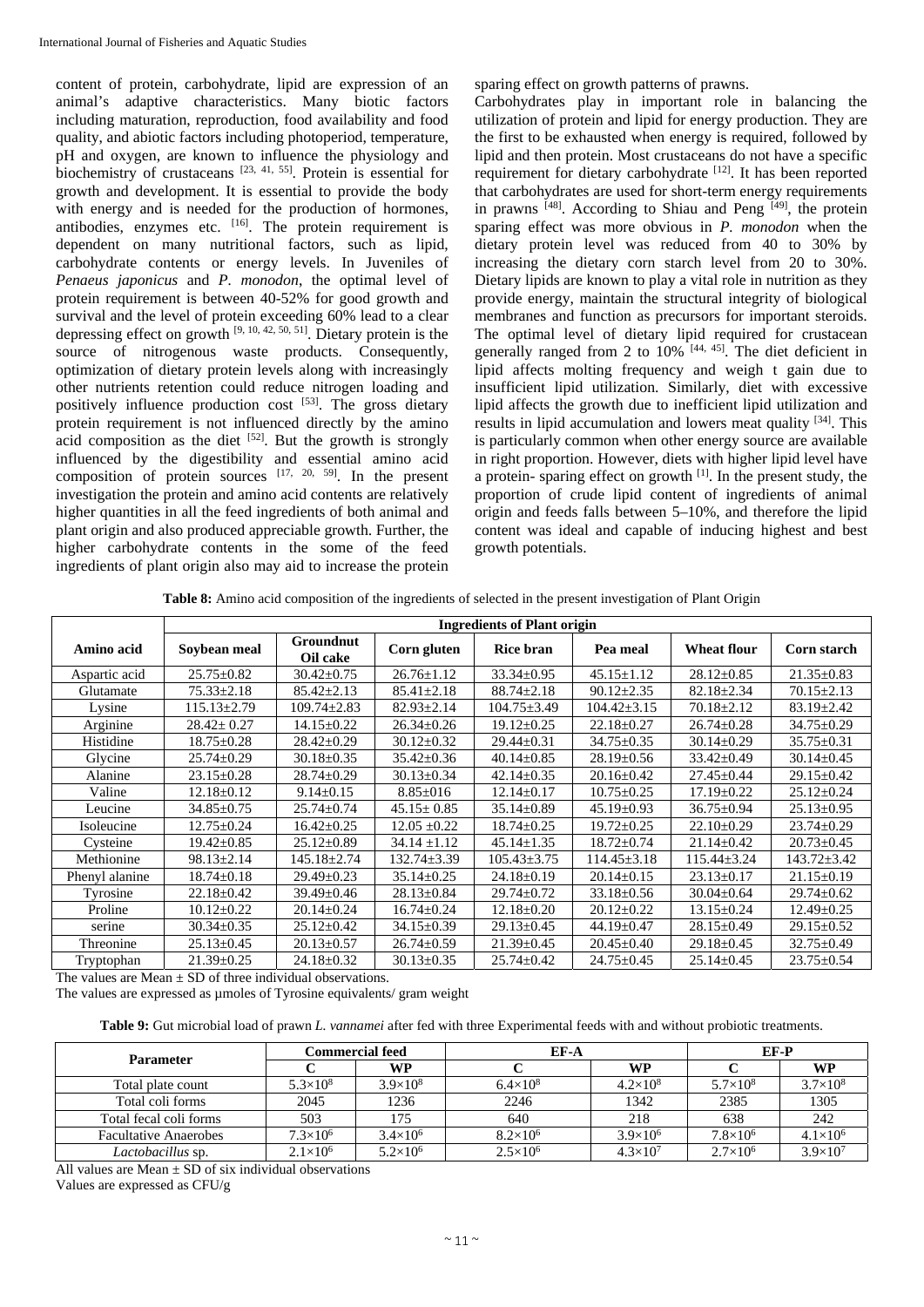| Table 10: Antioxidant enzyme activity in the midgut gland of prawn L. vannamei after fed with three Experimental feeds with and without |  |
|-----------------------------------------------------------------------------------------------------------------------------------------|--|
| probiotic treatments.                                                                                                                   |  |

| <b>Parameter</b>                                                                                                     | <b>Commercial Feed</b> |                        | EF-A                |                        | EF-P                |                        |
|----------------------------------------------------------------------------------------------------------------------|------------------------|------------------------|---------------------|------------------------|---------------------|------------------------|
|                                                                                                                      |                        | <b>WP</b>              |                     | <b>WP</b>              |                     | WP                     |
| <b>SOD</b>                                                                                                           | $23.48 + 1.32$ PDC     | $36.72 \pm 2.08$ (+56) | $24.39 + 1.49$ PDC  | $34.46 \pm 1.56$ (+41) | 24.72+1.84 PDC      | $32.89 \pm 1.56 (+33)$ |
| Catalase                                                                                                             | $43.12 + 2.43$ PDC     | $58.74 \pm 2.49 (+36)$ | $43.18 + 2.34$ PDC  | $58.38 \pm 2.36 (+35)$ | $43.42 + 2.38$ PDC  | $57.94 \pm 2.33 (+33)$ |
| GPX                                                                                                                  | $7.34 + 0.42$ PDC      | $10.13 \pm 0.46 (+38)$ | $7.36 \pm 0.39$ PDC | $9.72 \pm 0.43 (+32)$  | $7.35 \pm 0.38$ PDC | $9.54 \pm 0.42 (+30)$  |
| All values are Mean $+$ SD of six individual observations<br>Values are expressed as Units/g wet weight of tissue/hr |                        |                        |                     |                        |                     |                        |

The Gut Microbial load of pacific white shrimp *L. vannamei*  were estimated and presented in Table. 9. Total plate count, Total coliforms, Total faecal coliforms and Facultative anaerobes were found to be significantly reduced with the treatment with different types of probiotics compared to control ponds, maintained without probiotics. But, *Lactobacillus* sp. were significantly increased in the gut of prawns in ponds treated with probiotics compared to control ponds without use of probiotics. The Antioxidant enzyme activities in midgut gland tissue of *L. vannamei* were assayed and presented in Table 10. The Super oxide dismutase (SOD), Catalase and Glutathione Peroxidase (GPx) activities of m id gut gland showed a significant elevation in probiotics treated pond animals compared to control pond animals, maintained without probiotics. In the last decade, the consumption of aquatic products has been increased substantially, but the world fishery production was decreased and hence the productions of aquatic products through controlled conditions have been come in to lime light. The probiotics are known to play an important role in carrying out a wide variety of functions including modulation of mucosal and systemic immunity, improving microbial balance by preventing colonization of undesirable bacteria in the intestinal tract [15, 39, 43]. The common probiotics used in pond management are live Bacterial inocula (Non-Pathogenic organisms) rich in extracellular enzymes claims about the potential benefits of probiotics in Aquaculture ponds enhances decomposition of organic matter, reduction of Nitrogen and Phosphorous concentration s, enhances the availability of Oxygen, reducing the Blue-Green Algae, controls Ammonia, controls Nitrate and Hydrogen sulfide, enhances the production rates. The sustainability and the success of aquaculture depend on the quality of soil, water, seed selected and feed used. A good quality of soil, water and seed and feed plays an important role in the successful yield under skilful management practices. The ponds often accumulate with uneaten feed materials excreta, molted shells, dead algae and surface run of organic matter carried by win d and water. When all the above mentioned materials remain un-degraded or partially degraded in reduced oxygen condition and toxic gases such as  $H_2S$  and NH3 will be produced. These gases give rise to stress to the cultured organ isms resulting in the loss of appetite sluggishness, gulping for oxygen etc. and ultimately results in the reduction of growth patterns. Due to usage of probiotics in the present investigation, the primary principle for acceleration of organic matter decomposition by probiotics and the function of C:N ration management by heterotrophic bacteria was carried out successfully [15]. In the present investigation, ammonia,  $H_2S$  and  $CO_2$  contents were decreased consequent upon the usage of water probiotics in the culture ponds, whereas the dissolved oxygen content of the water was increased  $^{[38]}$ . The probiotics used in the present investigation known to enhance the quantity of heterotrophic bacteria in the culture environment, which in turn maintains the C:N ratio in

PDC: Percent Deviation over Control all values are statistically significant at  $p < 0.05$ 

the ponds. The results obtained in present investigation also gains support from the earlier reports in the culture *Penaeus monodon* and *Litopenaeus vannamei* [35, 36, 38], so it is very clear that probiotics and feed probiotics are capable of maintaining good quality and inducing best growth potentials. In the present investigation prawns showed similar kinds of response to the probiotic treatments. Among the three different types of treatments adopted in the present investigation, the treatment with probiotics yielded good results in terms of productivity and growth potentials. The average body weight of the harvested prawns of probiotics treated and control prawns (Tab les. 4 & 5) showing the difference was statistically significant. The Average daily growth rates recorded in the present investigation also emphasizing that probiotic treatment clearly increasing the growth potentials. Results showed that all probiotic-supplemented ponds and diets resulted in higher growth in prawns than prawns fed with no supplementation of probiotics. This result was very inspiring in prawn culture with probiotics as the size of the prawn was directly related to better foreign exchange earnings. Several authors reported that probiotic treatments improved growth rates in prawn and crab culture activity [14, 24, 25, 46, 56, 57, 58, 61]. The average survival rates recorded are also appears to

be relatively more in probiotic treated ponds compared to control pond prawns without treatment with probiotics. Here in this study with the application of probiotics, survival rate of prawns has been found to be more compared to the control ponds, which is similar to the report of Maeda and Liao [24] have also found higher survival and molt rates of prawn larvae of *P. monodon* by treating the pond with soil probiotics.

Organisms life depends upon oxygen as the final acceptor of electrons in mitochondrial electron transport, but the process also generates toxic metabolites, Reactive oxygen species (ROS), and leak from mitochondria in to the cytoplasm where they cause cellular damage by oxidizing a variety of biologically important molecules, including DNA, Protein s, Lipids and Carbohydrates. Aerobic organ isms possess a baseline status of antioxidant system, involved in a variety of detoxification reactions, to assure the maintenance of a balance between production and removal of reactive oxygen species (ROS) and other pro-oxidants. These ROS include Super oxide an ion radical  $(O_2)$ , hydrogen peroxide  $(H_2O_2)$  and highly reactive hydroxyl radical (OH). As a con sequence of the reactivity of ROS and their potential to damage cells and tissues, majority of organisms balance the production of these radical with a wide variety of cellular antioxidant defences. Prominent among these antioxidants are the enzymes Superoxide dismutase (SOD), Catalase, Glutathione Peroxidase (GPx). SOD catalyses the conversion of superoxide an ion radical to  $H_2O_2$ , Catalase reduces  $H_2O_2$  to water. Glutathione Peroxidase acts on con junction with other enzymes on  $H_2O_2$  and to terminate Lipid Peroxidation. Under normal condition s i.e., without the influence of stress condition s, a balance exists between the generation of ROS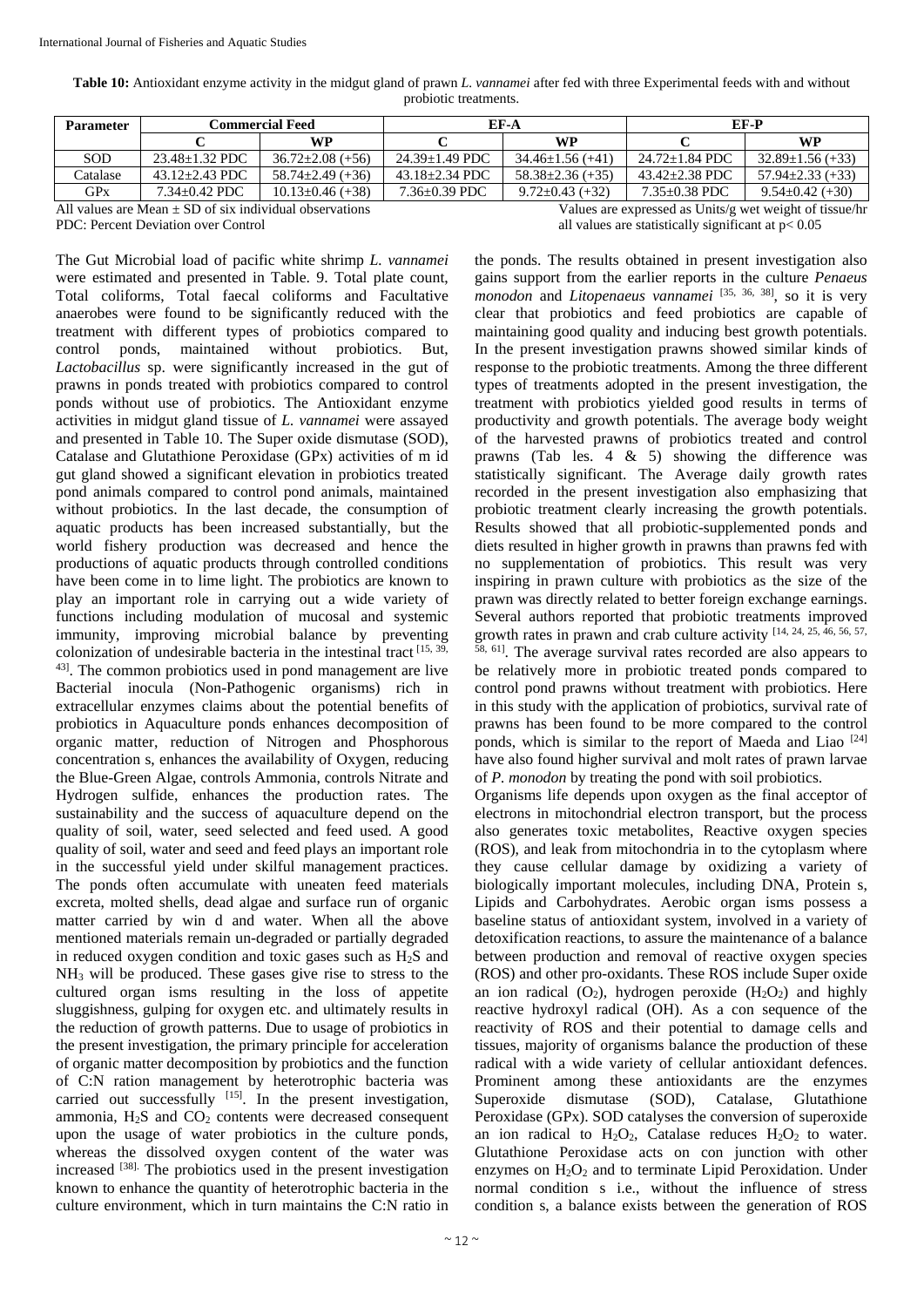and other pro-oxidants and their detoxification and removal by Antioxidant defence mechanisms. A number of studies have demonstrated the potential for ROS generation, antioxidant enzyme and the radical scavenging responses and oxidative damage in species of in vertebrates including Molluscs. However, few studies have been undertaken on Crustacean s and little is known about such mechanisms. In the present investigation CAT, SOD and GPx activities, the key enzymes were found to indicate the involvement of detoxification of ROS species. In the present investigation, all the antioxidant enzymes are playing key role in the detoxification of ROS species and inducing the best growth potentials.

#### **4. Conclusion**

The present investigation may be concluded that the probiotics play a vital role inducing growth, survival and disease resistance of the aquatic animals by maintain in good water quality parameters throughout the culture period. Probiotic treatment offers a promising alternative to the antibiotics for prawn culture activity in Andhra Pradesh. By using water, soil and feed probiotics, the growth potentials of prawn *L. vannamei* was considerably elevated and which in turn results in good yields. In Andhra Pradesh sustainable prawn culture activity with a wide variety of probiotics is increasing and unemployment can be minimizes through this sector.

## **5. Acknowledgements**

Prof. MSR thanks UGC, New Delhi for financial support.

## **6. References**

- 1. Anderson T, De Silva Nutrition S. In: *Aquaculture; Farming Aquatic Animals and Plants* (Ed. by J.S. Lucas & P.C. Southgate), Blackwell Publishing, Victoria, Australia, 2003, 146-171.
- 2. Balcazar JL, De Blas I, Ruiz-zarzuela I, Cunningham DP, Vendrell D, Muzquiz JL. The role of probiotics in aquaculture. Vet. Microbiol. 2006; 114:173-186.
- 3. Balcazar JL, Luna TR, Cunningham DP. Effect of the addition of four potential probiotic strains on the survival of pacific white shrimp *Litopenaeus vannamei* following immersion challenge with *vibrio ralanaemolyticus*. J. Invertebrate. Pathol. 2007; 96:147-150.
- 4. Bautista-Teruel MN, Eusebio PS, Welsh TP. Utilization of feed pea *Pisum sativum* meal as a protein source in practical diets for juvenile tiger shrimp *Penaeus monodon*. Aquaculture. 2003; 225:121-131.
- 5. Bavani M. Studies on the determination of nutritional requirements for freshwater prawn *Macrobrachium rosenbergii*. Ph.D Thesis, S.V University, Tirupathi, 2015.
- 6. Bhavani M, Suneetha Y, Naidu CK, Srinivasulu Reddy M. Monitoring the effect of water and feed probiotics on the growth potentials in freshwater prawn *Macrobrachium rosenbergii*. Int. J. Fish. Aqua. Sci. 2015; 5(1):59-70.
- 7. Bhavan PS, Radhakrishnan S. Nutritional indices and biochemical constituents in the prawn *Macrobrachium malcomsoni* fed with formulated feeds. Int. J. Pharma. Bio. Sci. 2012; 3(2):327-336.
- 8. Decamp O, Moriarty DJW, Lavens P. Probiotics in shrimp culture: Review of field data from Asia and Latin America. Aquacult. Res. 2008; 39:334-338.
- 9. Deshimaru O, Kuroki K. Studies on a purified diet for prawn I. Basal composition of diet. Bull. Japanese Soc. Sci. Fish. 1974; 40:413-419.
- 10. Deshimaru O, Yone Y. Optimum level of dietary protein

for prawn. Bull. Japanese Soc. Sci. Fish.*,* 1978; 44:1395- 1397.

- 11. FAO. Food and Agriculture organization of United Nations (FAO): The States of the world fisheries and aquaculture. Rome, 2014.
- 12. Fegan, D. Larval Shrimp Nutrition. Global Aquaculture Advocate, 2004, 64-66.
- 13. Fuller R. Probiotics: The Scientific Basics. Chapmen and Hall, London, UK, 1992, 162.
- 14. Garriques D, Arevalo G. An Evolution of the production and use of a live bacterial isolate to manipulate the microbial flora in the commercial production of *Penaeus vannamei* post Larvae in Equador. In: Swimming through troubled water. Proc. Special. Session on Shrimp Farming Aquaculture. (Eds. C.L.Browdy and J.S.Hopkins) World Aquaculture Society Blaton Rouse, LC 1995, 53-59.
- 15. Gate soupe FJ. The use of probiotics in aqua culture. Aquaculture. 1999; 180:147-165
- 16. Gimenez AVF, Dia AC, Velurtas SM, Fenucci JL. Partial substitution of fish meal by meat and bone meal, soybean meal, and squid concentrate in feeds for the prawn, *Artemesia longinaris*: Effect on digestive proteinases. The Israeli J. Aquaculture – Bamidgeh. 2009; 61:48-56.
- 17. Glencross BD. The nutritional management of barramundi, *Lates calcarifer* – a review. Aquacult. Nut., 2006; 12:291-309.
- 18. Holt JG, Krie NR, Sneath PHA, Stanley JT, Williams ST. Bergeys Manual of determinative Bacteriology. Williams and Wilkins. Baltmore, 1996, 787.
- 19. Lee PG, Lawrence AL. Digestibility. In: Crustacean Nutrition (Ed. LR. D'Abramo, DE Conklin, DM Akyama. Adv. World Aqua, 1997; 6:194-260.
- 20. Le Vay LA, Rodriguez A, Kamaludin MS, Jones DA. Influence of live and artificial diets on tissue composition and trypsin activity in *Penaeus japonicus* larvae. Aquaculture. 1993; 118:287-297.
- 21. Lowry OH, Rosebrough NJ, Farr AL, Randall RJ. Protein measurement with Foln phenol Reagent. J. Biol. Chem. 1954; 193:265-276.
- 22. Mahmud NA, Hasan MDR, Hossain MB, Minar MH. Proximate composition of fish fed ingredients available in Lakshipur region, Bangladesh. 2012; 12(5):556-560.
- 23. Manivannan K, Sudhakar M, Murugesan R, Soundarapandian P. Effect of feed on the biochemical composition of commercially important mud crab *Scylla tranquebarica* (Fabricius 1798). Intl. J. Anim. Vet. Advan. 2010; 2:16-20.
- 24. Maeda M, Nogami K. Some aspects of the biocontrolling method in aquaculture. Current topics in marine biotechnology, Japan. Soc. Mar. Biotechnol. Tokyo, 1989; 395-397.
- 25. Maeda M, Liao IC. Effect of bacterial population on the growth of a shrimp larva *Penaeus monodon*. Bull. Natl. Res. Iust. Aqua. 1992; 21:25-29.
- 26. Miller GC. Commercial Fishery and biology of the freshwater shrimp *Macrobrachium* in the Lower St. Paul River. Liberia. 1952-53. P. 13. US. Department of commerce. Natl. Mar. Fish. Serv. Spec. Sci. Rep. Fish. 1971; 626.
- 27. Misra HP, Fridorch I. The role of superoxide anion in the autooxidation of epinephrine and a sample assay for superoxide dismutase. The. J. Biol. Chem. 1972; 247:3170-3175.
- 28. Mohanta KN, Subramanian S, Sidweerayya VK.